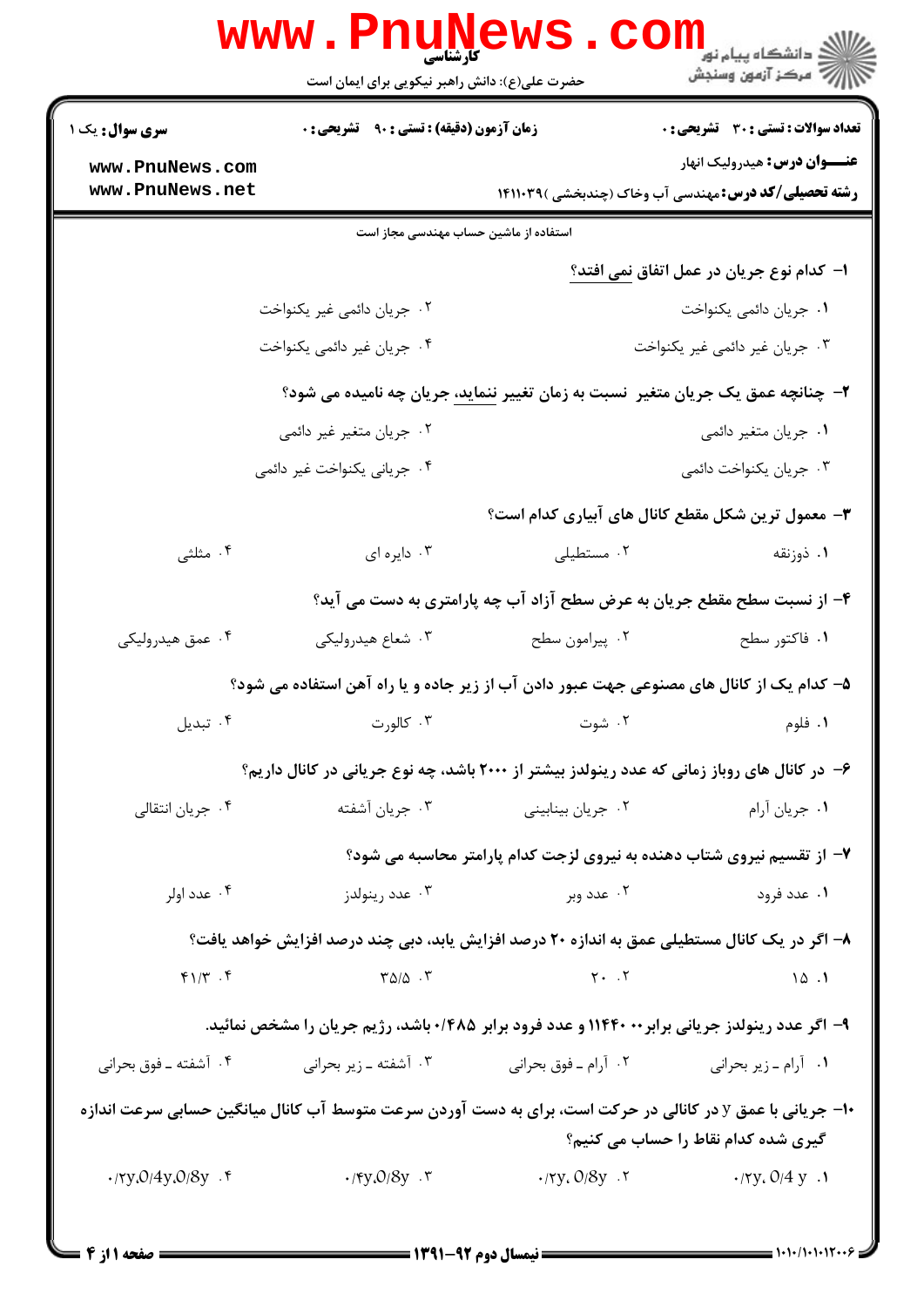|                                                                                                                     | www.PnuNews.com<br>حضرت علی(ع): دانش راهبر نیکویی برای ایمان است                                                                                                              |                      | ڪ دانشڪاه پيام نور<br>/<br>/> مرڪز آزمون وسنڊش                                                     |  |  |
|---------------------------------------------------------------------------------------------------------------------|-------------------------------------------------------------------------------------------------------------------------------------------------------------------------------|----------------------|----------------------------------------------------------------------------------------------------|--|--|
| <b>سری سوال : ۱ یک</b>                                                                                              | زمان آزمون (دقیقه) : تستی : ۹۰٪ تشریحی : ۰                                                                                                                                    |                      | <b>تعداد سوالات : تستی : 30 ٪ تشریحی : 0</b>                                                       |  |  |
| www.PnuNews.com<br>www.PnuNews.net                                                                                  |                                                                                                                                                                               |                      | <b>عنـــوان درس:</b> هيدروليک انهار<br><b>رشته تحصیلی/کد درس:</b> مهندسی آب وخاک (چندبخشی )۱۴۱۱۰۳۹ |  |  |
| 1۱- سرعت یک موج کوچک در یک کانال مستطیلی که آب در آن ساکن است با کدام گزینه برابر است؟                              |                                                                                                                                                                               |                      |                                                                                                    |  |  |
| $\sqrt{gy}$ .                                                                                                       | $\sqrt{2gy}$ . $\mathbf{r}$                                                                                                                                                   | $3/2$ gy $.7$        | $gy2$ .                                                                                            |  |  |
| ۱۲- عمق آب در بالادست و پایین دست یک دریچهی کشویی در کانال مستطیلی به ترتیب ۲ و۱۵۰۵متر است. با صرف نظر کردن         |                                                                                                                                                                               |                      |                                                                                                    |  |  |
|                                                                                                                     | $y_1 + \frac{V_1^2}{2g} = y_2 + \frac{V_2^2}{2g}$ ; $g=10\,\frac{\text{m}}{\text{s}^2}$ ; $g=10\,\frac{\text{m}}{\text{s}^2}$ ; أز افت انرژی، دبی جریان در واحد عرض چقدر است؟ |                      |                                                                                                    |  |  |
| $\sqrt{2}$ . $\sqrt{5}$                                                                                             | $\gamma$ . $\gamma$                                                                                                                                                           | $\sqrt{3}$ . T       | $\sqrt{3}$ .                                                                                       |  |  |
|                                                                                                                     |                                                                                                                                                                               |                      | ۱۳- فرق بین رابطه برنولی و انرژی مخصوص در آن است که:                                               |  |  |
|                                                                                                                     | ۰۱ در رابطه برنولی سطح مرجع افقی ولی در انرژی مخصوص سطح مرجع کف کانال در نظر گرفته می شود.                                                                                    |                      |                                                                                                    |  |  |
|                                                                                                                     | ۰۲ در رابطه برنولی از مولفه شتاب صرف نظر می گردد ولی در انرژی مخصوص صرف نظر نمی گردد.                                                                                         |                      |                                                                                                    |  |  |
|                                                                                                                     | ۰۳ در رابطه برنولی توزیع فشار هیدروستاتیکی وجود دارد ولی در انرژی مخصوص توزیع فشار هیدروستاتیکی نیست.                                                                         |                      |                                                                                                    |  |  |
|                                                                                                                     | ۰۴ در رابطه برنولی توزیع فشار هیدروستاتیکی نیست ولی در انرژی مخصوص توزیع فشار هیدروستاتیکی است.                                                                               |                      |                                                                                                    |  |  |
|                                                                                                                     |                                                                                                                                                                               |                      | ا- حداقل انرژی مخصوص در کانال های روباز( $E_{\rm min}$ ) برابر چه مقداری است؟ $\bullet$            |  |  |
| $\sqrt{gy_c^2}$ . $\sqrt[3]{\ }$                                                                                    | $\sqrt{gy_c}$ <sup></sup>                                                                                                                                                     | $\frac{3}{2}y_c$ . T | $\frac{2}{3}y_c$ .                                                                                 |  |  |
| ۱۵- در مسیر یک جریان زیر بحرانی مانعی هموار به ارتفاع ۲۵ سانتی متر ایجاد شده و بر روی مانع مذکور جریان بحرانی اتفاق |                                                                                                                                                                               |                      | افتاده است. اگر ارتفاع مانع به ۲۸ سانتیمتر تغییر یابد آنگاه:                                       |  |  |
|                                                                                                                     |                                                                                                                                                                               |                      | ٠١ جريان بر روى مانع بحراني مي ماند و عمق بالادست افزايش مي يابد.                                  |  |  |
|                                                                                                                     |                                                                                                                                                                               |                      | ۰۲ جریان بر روی مانع بحرانی می ماند و عمق بالادست تغییر نمی کند.                                   |  |  |
|                                                                                                                     |                                                                                                                                                                               |                      | ٠٣ جريان زير بحراني بر روى مانع ايجاد مي شود.                                                      |  |  |
|                                                                                                                     |                                                                                                                                                                               |                      | ۰۴ جریان فوق بحرانی بر روی مانع ایجاد می شود.                                                      |  |  |
|                                                                                                                     |                                                                                                                                                                               |                      | ۱۶- در یک مقطع دلخواه به ازای یک انرژی مخصوص ثابت، دبی عبوری ماکزیمم در چه عمقی اتفاق می افتد؟     |  |  |
| ۰۴ عمق بحراني                                                                                                       | ۰۳ عمق زیر بحرانی                                                                                                                                                             | ۰۲ عمق فوق بحراني    | ۰۱ عمق مزدوج                                                                                       |  |  |
|                                                                                                                     |                                                                                                                                                                               |                      |                                                                                                    |  |  |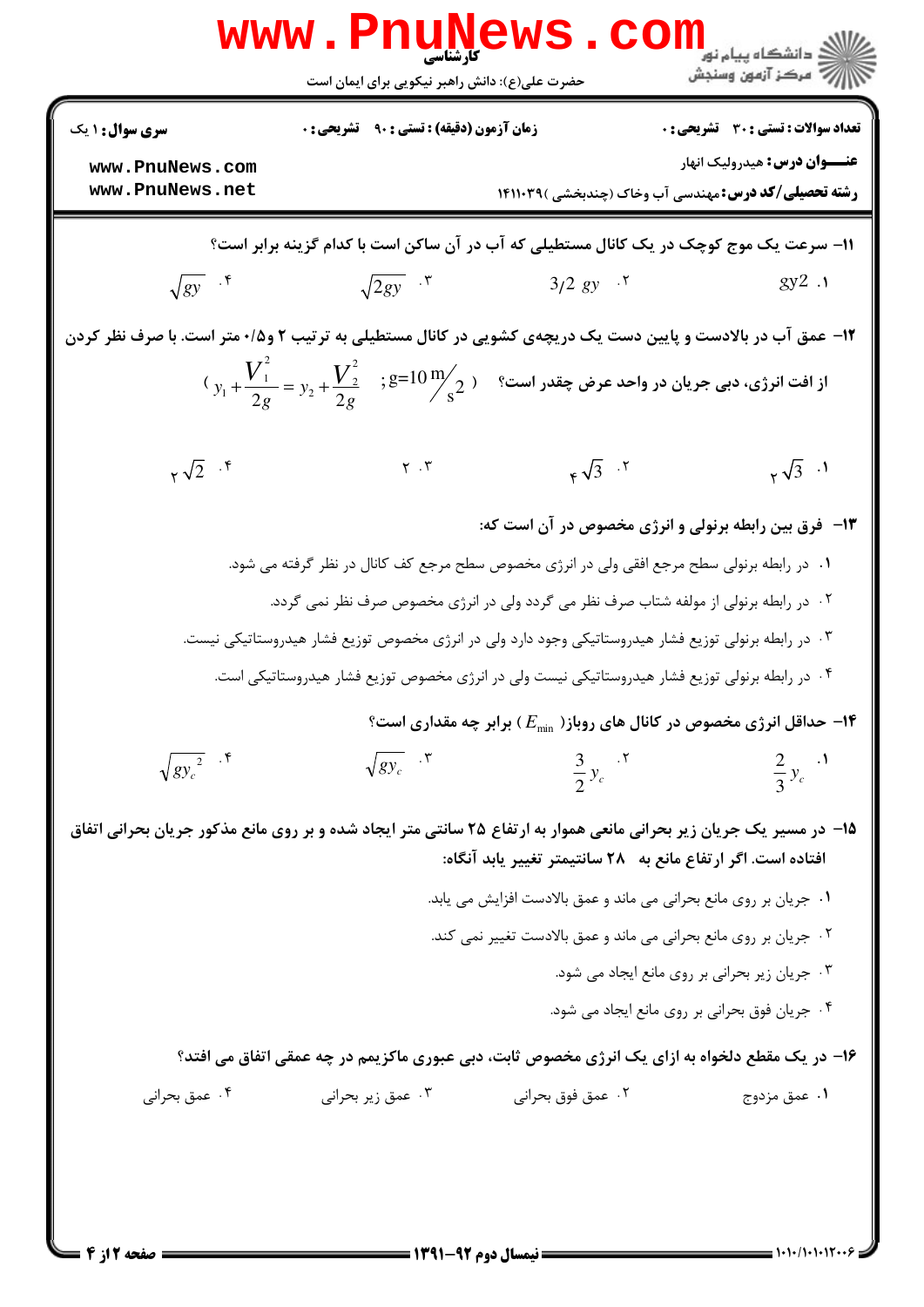|                                                                                                                                        | کار شناسی<br>حضرت علی(ع): دانش راهبر نیکویی برای ایمان است |                                                                                                                 | ر دانشگاه پيام نور <mark>−</mark><br>ا∛ مرکز آزمون وسنجش                                           |  |  |
|----------------------------------------------------------------------------------------------------------------------------------------|------------------------------------------------------------|-----------------------------------------------------------------------------------------------------------------|----------------------------------------------------------------------------------------------------|--|--|
| <b>سری سوال : ۱ یک</b>                                                                                                                 | <b>زمان آزمون (دقیقه) : تستی : ۹۰ تشریحی : 0</b>           |                                                                                                                 | <b>تعداد سوالات : تستی : 30 ٪ تشریحی : 0</b>                                                       |  |  |
| www.PnuNews.com<br>www.PnuNews.net                                                                                                     |                                                            |                                                                                                                 | <b>عنـــوان درس:</b> هیدرولیک انهار<br><b>رشته تحصیلی/کد درس:</b> مهندسی آب وخاک (چندبخشی )۱۴۱۱۰۳۹ |  |  |
| اب به صورت یکنواخت با دبی $\int_S$ $\left(10^{3}/s\right)$ و عمق ۱/۸۳m در یک کانال مستطیلی به عرض ۳/۰۵m جاری است، عمق $\sim$ $^{-1}$ ۷ |                                                            |                                                                                                                 |                                                                                                    |  |  |
|                                                                                                                                        |                                                            |                                                                                                                 | بحرانی چقدر است؟                                                                                   |  |  |
| $1/\Delta f$ . $f$                                                                                                                     | 1/99.7                                                     | $1/-Y\Delta$ .                                                                                                  | $\cdot$ /FQ .1                                                                                     |  |  |
|                                                                                                                                        |                                                            | ۱۸– مقطعی از جریان که در آن ارتباط مشخصی بین عمق و دبی جریان وجود داشته باشد، آن مقطع چه نامیده می شود؟         |                                                                                                    |  |  |
| ۰۴ مقطع مزدوج                                                                                                                          | ۰۳ مقطع متناوب                                             | ۰۲ مقطع بحراني                                                                                                  | ٠١ مقطع كنترل                                                                                      |  |  |
| ۱۹- عرض جریان در یک کانال مستطیل شکل با جریان زیر بحرانی به آرامی کاهش می یابد. اگر بخواهیم عمق سطح آب تغییر<br>نكند:                  |                                                            |                                                                                                                 |                                                                                                    |  |  |
|                                                                                                                                        | ٠٢ بايد تراز كف كانال را بالا بياوريم.                     |                                                                                                                 | ٠. بايد تراز كف كانال را پايين ببريم.                                                              |  |  |
|                                                                                                                                        | ۰۴ در هر صورت عمق سطح آب تغییر می کند.                     |                                                                                                                 | ۰۳ باید تراز کف را ثابت نگه داریم.                                                                 |  |  |
| +۲- در پرش هیدرولیکی اگر مانعی بین دو مقطع بالادست و پایین دست پرش وجود داشته باشد، آنگاه عمق جریان در پایین                           |                                                            |                                                                                                                 | دست پرش در مقایسه با حالت بدون مانع ….                                                             |  |  |
| ۰۴ پرش رخ نمی دهد.                                                                                                                     | ۰۳ تغییر نمی کند.                                          | ۰۲ کمتر می شود.                                                                                                 | ۰۱ بیشتر می شود.                                                                                   |  |  |
| ۲۱− اگر عدد فرود و عمق اولیهی یک پرش هیدرولیکی به ترتیب 10√و ۱ متر باشد، عمق ثانویه این پرش هیدرولیکی چند متر                          |                                                            |                                                                                                                 |                                                                                                    |  |  |
|                                                                                                                                        |                                                            |                                                                                                                 | $(\frac{y_2}{y_1} = \frac{1}{2}(\sqrt{1+8Fr_2^2}-1)$ است؟                                          |  |  |
| $\gamma$ . $\mathfrak{f}$                                                                                                              | $\mathbf{r}$ . $\mathbf{r}$                                | 9.7                                                                                                             | $\Lambda$ .                                                                                        |  |  |
|                                                                                                                                        |                                                            | <b>۲۲</b> - شیب دیواره ها در کانال ذوزنقه ای با بهترین مقطع هیدرولیکی چقدر است؟                                 |                                                                                                    |  |  |
| $\frac{1}{3}$ .*                                                                                                                       | $\frac{\sqrt{3}}{2}$ . "                                   | $\uparrow \cdot \uparrow$                                                                                       | $\sqrt{3}$ ·                                                                                       |  |  |
| <b>۲۳</b> - جریان یکنواختی به عمق 1/2mدر یک کانال مستطیلی به عرض 3m 3و شیب طولی ۰/۰۰۱ به وجود آمده است. تنش برش                        |                                                            |                                                                                                                 |                                                                                                    |  |  |
|                                                                                                                                        |                                                            | $\tau_{0}=\eta R S, \gamma_{_{W}}=$ 0810 $\frac{N}{m^{3}}$ ) شتوسط در کف وجدار کانال چند $\frac{N}{m^{2}}$ است؟ |                                                                                                    |  |  |
| $\Upsilon/\Upsilon\Upsilon$ . $\Upsilon$                                                                                               | $Y/YY$ .                                                   | $\Delta/\Delta Y$ .                                                                                             | 9/0Y.1                                                                                             |  |  |
|                                                                                                                                        |                                                            |                                                                                                                 |                                                                                                    |  |  |

 $= 1 - 1 - 1 - 1 - 17$